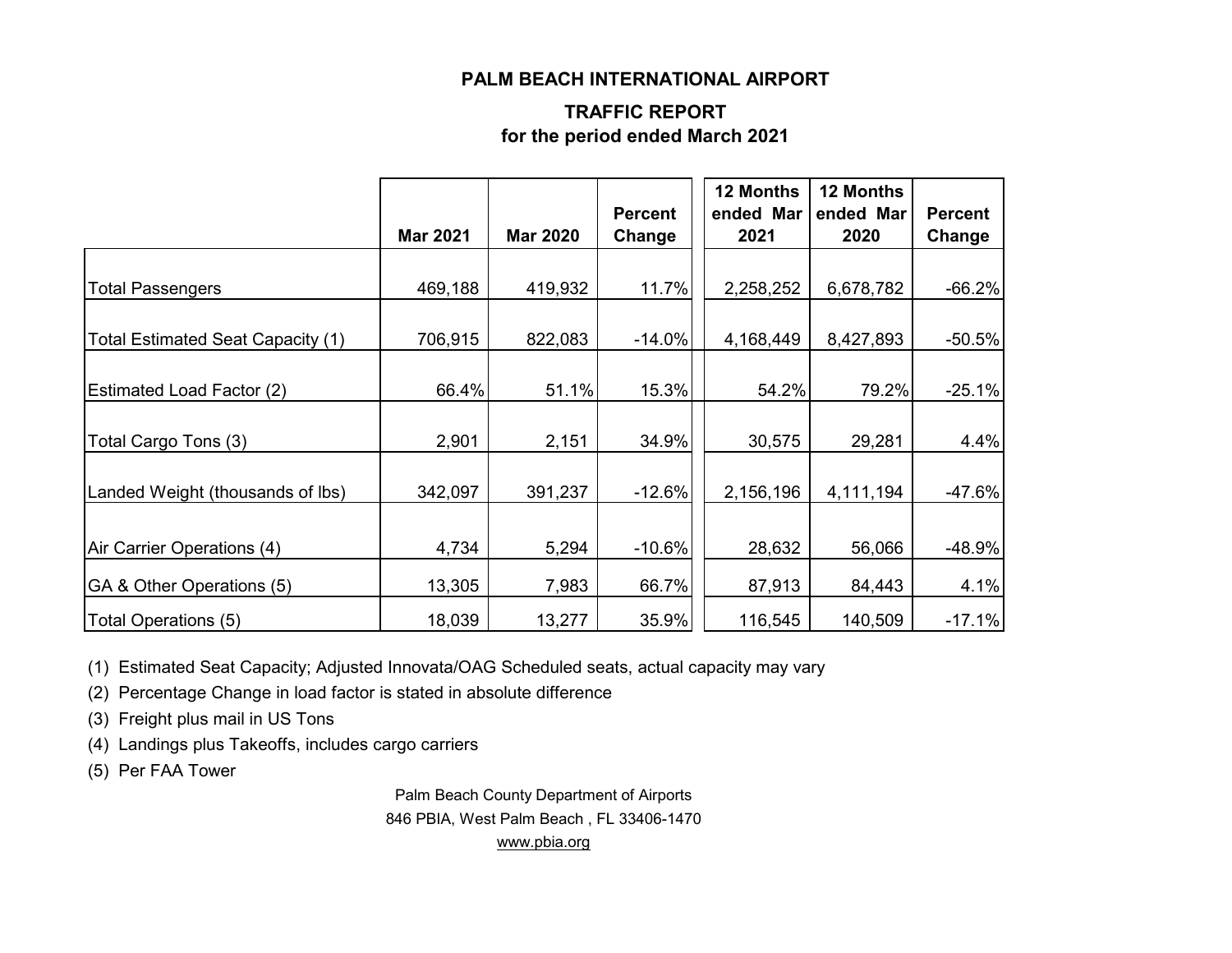# **PALM BEACH INTERNATIONAL AIRPORT**

## **ENPLANEMENT TRAFFIC REPORT for the period ended March 2021**

# **Airline Percentage of Market**

|                                  | <b>Mar 2021</b> |          | <b>12 Months ended</b><br><b>Mar 2021</b> |               |
|----------------------------------|-----------------|----------|-------------------------------------------|---------------|
|                                  | Enplaned        | Market   | Enplaned                                  | <b>Market</b> |
|                                  | Passengers      | Share    | Passengers                                | Share         |
|                                  |                 |          |                                           |               |
| <b>Total Enplaned Passengers</b> | 225,528         | 100.00%  | 1,112,976                                 | 100.00%       |
| JetBlue Airways                  | 58,487          | 25.93%   | 239,162                                   | 21.49%        |
| <b>American Airlines</b>         | 55,891          | 24.78%   | 329,693                                   | 29.62%        |
| Delta Air Lines                  | 44,063          | 19.54%   | 228,248                                   | 20.51%        |
| United                           | 29,514          | 13.09%   | 123,555                                   | 11.10%        |
| <b>Southwest Airlines</b>        | 24,217          | 10.74%   | 109,812                                   | 9.87%         |
| <b>Frontier Airlines</b>         | 5,601           | 2.48%    | 30,091                                    | 2.70%         |
| <b>Spirit Airlines</b>           | 3,740           | 1.66%    | 20,041                                    | 1.80%         |
| Allegiant Air, LLC               | 3,450           | 1.53%    | 30,237                                    | 2.72%         |
| <b>Swift Air</b>                 | 219             | 0.10%    | 297                                       | 0.03%         |
| <b>Bahamasair</b>                | 197             | $0.09\%$ | 938                                       | 0.08%         |
| Sun Country, Inc. a Minnesota    | 149             | $0.07\%$ | 692                                       | 0.06%         |
| Air Canada                       |                 | 0.00%    | 210                                       | 0.02%         |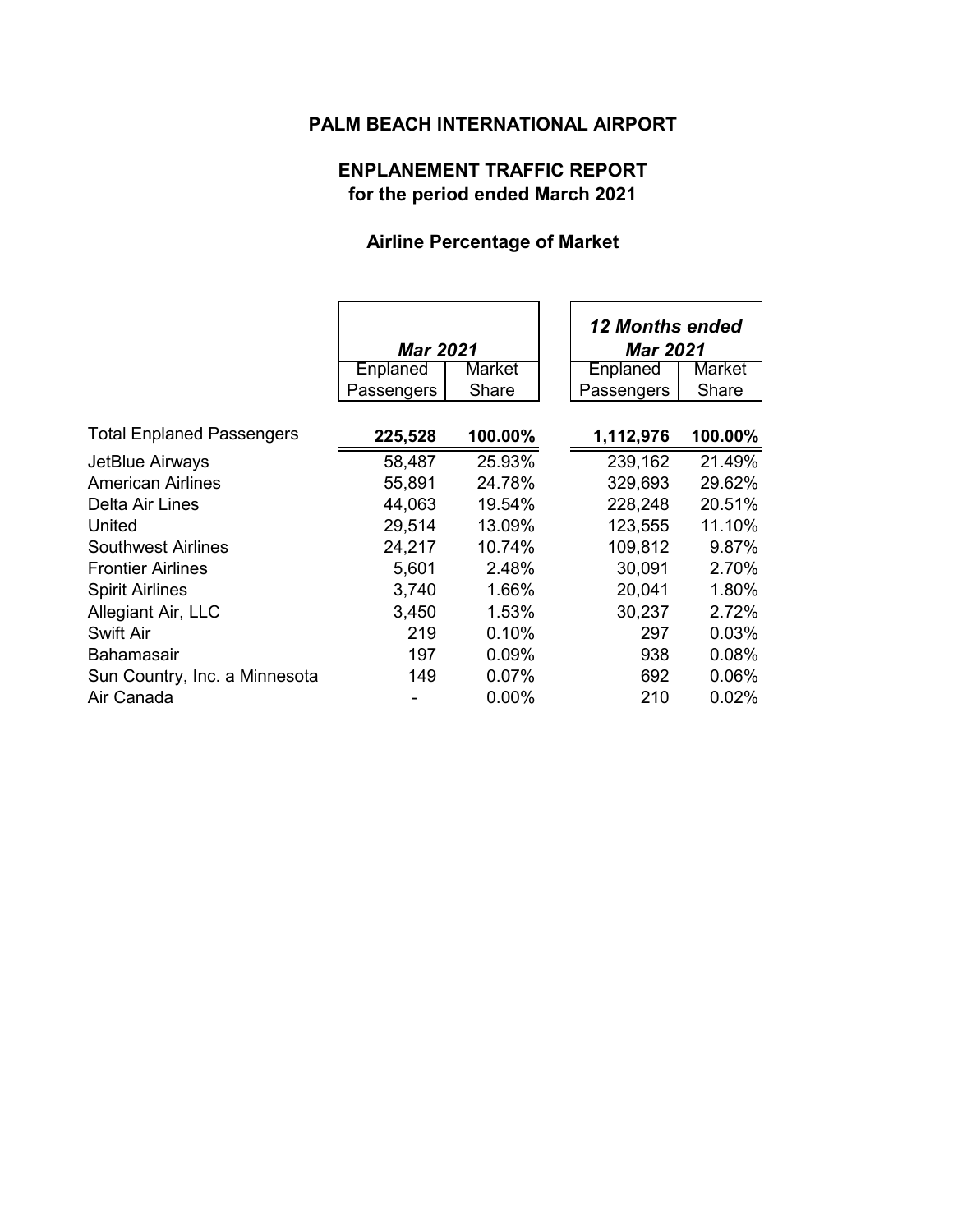# **PALM BEACH INTERNATIONAL AIRPORT**

## **TRAFFIC REPORT for the period ended March 2021**

# **Change in Enplanements by Airline**

|                                                                                                                                   | <b>Mar 2021</b><br>Enplaned<br>Passengers               | <b>Mar 2020</b><br><b>Enplaned</b><br>Passengers         | <b>Change in Month to</b><br><b>Month enplanements</b><br>Change | Percentage<br>Change                                      |
|-----------------------------------------------------------------------------------------------------------------------------------|---------------------------------------------------------|----------------------------------------------------------|------------------------------------------------------------------|-----------------------------------------------------------|
| <b>Total Enplaned Passengers</b>                                                                                                  | 225,528                                                 | 226,309                                                  | (781)                                                            | $-0.3%$                                                   |
| JetBlue Airways<br><b>American Airlines</b><br>Delta Air Lines<br>United<br><b>Southwest Airlines</b><br><b>Frontier Airlines</b> | 58,487<br>55,891<br>44,063<br>29,514<br>24,217<br>5,601 | 60,825<br>44,120<br>40,866<br>28,164<br>19,310<br>12,386 | (2,338)<br>11,771<br>3,197<br>1,350<br>4,907<br>(6,785)          | $-3.8%$<br>26.7%<br>7.8%<br>4.8%<br>25.4%<br>$-54.8%$     |
| <b>Spirit Airlines</b><br>Allegiant Air, LLC<br>Swift Air<br><b>Bahamasair</b><br>Sun Country, Inc. a Minnesota<br>Air Canada     | 3,740<br>3,450<br>219<br>197<br>149                     | 7,898<br>3,632<br>337<br>8,771                           | (4, 158)<br>(182)<br>219<br>(140)<br>149<br>(8, 771)             | $-52.6%$<br>$-5.0%$<br>n/a<br>-41.5%<br>n/a<br>$-100.0\%$ |